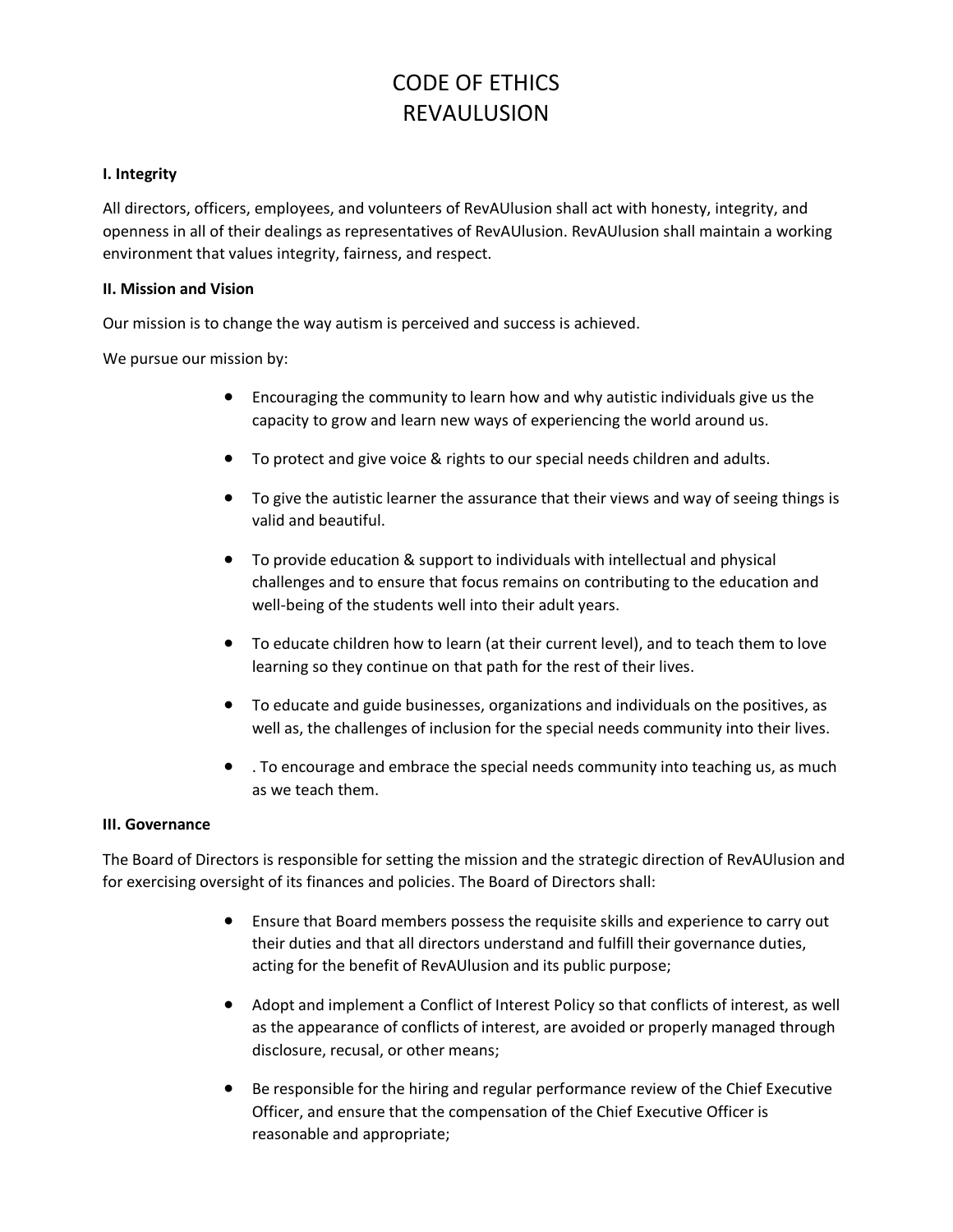- Ensure that the Chief Executive Officer and appropriate staff provide the Board of Directors with timely and comprehensive information so that the Board of Directors can effectively carry out its duties;
- Ensure that RevAUlusion conducts all transactions and dealings with integrity and honesty;
- Ensure that RevAUlusion promotes working relationships with Board members, management team, staff, and volunteers based on mutual respect, fairness, and openness;
- Ensure that RevAUlusion is fair and inclusive in its hiring and promotion policies and practices for all Board, management team, staff, and volunteer positions;
- Ensure that key policies of RevAUlusion are in writing, clearly articulated, and adopted;
- Ensure that the resources of RevAUlusion are responsibly and prudently managed;
- Ensure that RevAUlusion has the capacity to carry out its programs effectively.

#### **IV. Law and Ethics**

RevAUlusion shall comply with all applicable federal, state, and local laws and regulations and shall seek the advice of counsel when necessary or appropriate. Compliance with the law, however, is the minimum standard of expected behavior. RevAUlusion shall also adhere to the highest ethical standards. All resolutions and other legal actions by the Board of Directors shall satisfy two requirements: (1) they shall be legally permissible, and (2) they shall also reflect the highest ethical standards as determined by the Board of Directors in the exercise of its sole discretion.

### **V. Stewardship**

In managing its funds responsibly and prudently, RevAUlusion shall:

- Devote a reasonable percentage of its annual budget to programs in pursuance of its mission;
- Incur administrative costs adequate to ensure effective accounting and legal compliance systems, internal controls, competent staff, and other expenditures critical to professional management;
- Pay compensation, in return for services, that is reasonable but not excessive;
- Avoid accumulating RevAUlusion funds excessively;
- Draw prudently from restricted funds in a manner consistent with the restrictions;
- Follow spending practices and policies that are fair, reasonable, and appropriate to fulfill the mission of RevAUlusion.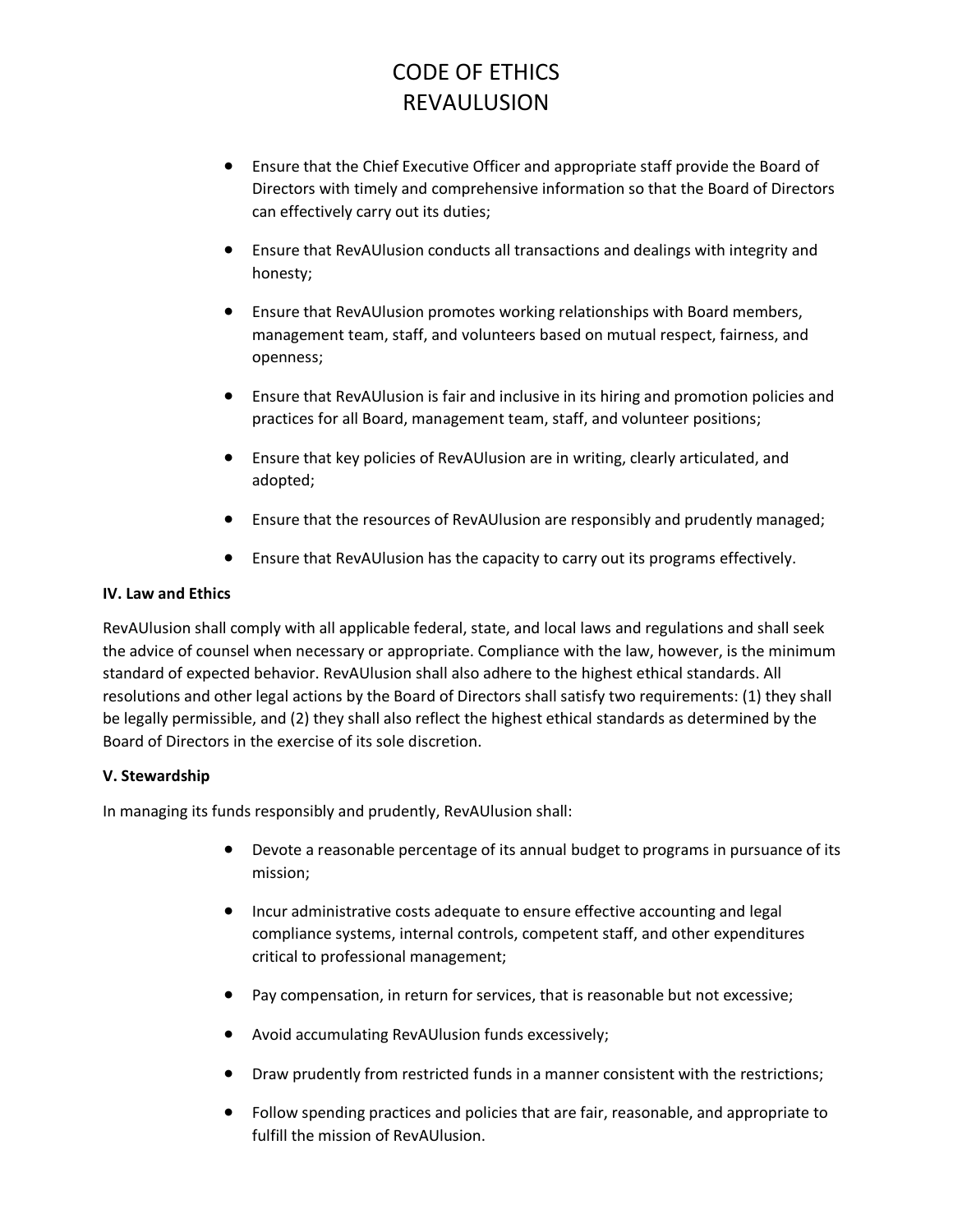#### **VI. Diversity**

RevAUlusion shall promote diversity and inclusiveness in its Board of Directors, management team, staff, and volunteers.

#### **VII. Evaluation**

RevAUlusion is committed to improve, continually, its public programs and its organizational quality. RevAUlusion shall periodically review its program and incorporate lessons learned into future programs.

RevAUlusion shall be responsive to new developments in its field of activity and shall be responsive to the interests of its audiences and other constituencies.

RevAUlusion shall develop and implement a three-tier evaluation procedure whereby the performance of the Board of Directors as a whole, each Board committee, and each director is evaluated periodically.

#### **VIII. Fundraising**

RevAUlusion shall comply with the fundraising requirements of the State of Texas. RevAUlusion shall respect the privacy concerns of individual donors and shall follow donor intent in making expenditures. RevAUlusion shall disclose important and relevant information to potential donors. In raising funds from the public, RevAUlusion shall:

- Inform donors of the mission of RevAUlusion, how resources will be used, and the integrity of RevAUlusion causing donations to be used effectively for their intended purposes;
- Inform donors of the identity of those serving on RevAUlusion's Board;
- Disclose RevAUlusion's most recent financial reports;
- Represent that contributions will be used for the purposes for which they were given;
- Provide appropriate acknowledgement and recognition of contributions;
- Treat information about donations with respect and with confidentiality to the extent provided by the law;
- Provide an opportunity for donors to delete their names from mailing lists that may be used by others;
- Encourage donors to ask questions when making a donation, and provide prompt, truthful, and forthright answers.

#### **IX. Transparency**

RevAUlusion shall provide comprehensive and timely information to the public, the media, and all stakeholders and shall be responsive in a timely manner to reasonable requests for information. All information about RevAUlusion shall fully and honestly reflect the policies and practices of RevAUlusion. All solicitation materials shall accurately represent RevAUlusions's policies and practices. All financial and program reports shall be complete and accurate in all material aspects.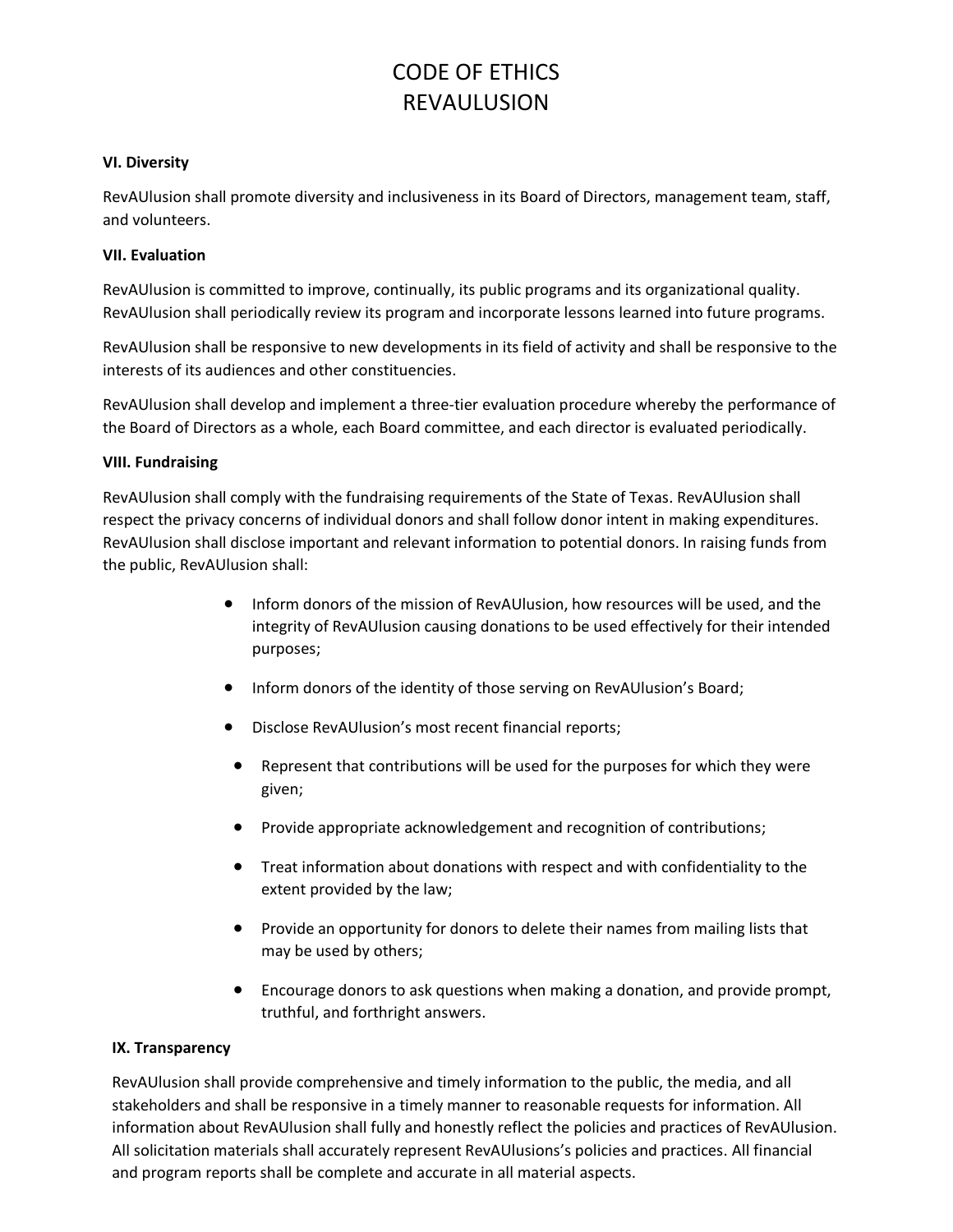The following governance documents shall be posted on RevAUlusion's website: Articles of Incorporation, Bylaws, Conflict of Interest Policy, Code of Ethics, Gift Acceptance Policy, Whistleblower Notice and Policy, and Document Management Policy, along with audited financial statements and Form 990 for the most recent three years. The website shall invite comments by readers with regard to any governance document, and the readers shall be expressly encouraged to download any documents that may be useful to their nonprofit organization.

### **X. Confidentiality**

All directors, officers, employees and volunteers have a duty to safeguard information that is proprietary to RevAUlusion. Information about RevAUlusion that is confidential or proprietary and obtained by a director, officer, employee or volunteer as a consequence of such person's association with RevAUlusion may not be disclosed to third parties unless expressly authorized by RevAUlusion.

#### **XI. Complaints**

Any person, whether or not connected with RevAUlusion, may lodge a complaint of unethical conduct against a director, officer, employee, or volunteer of RevAUlusion by filing such complaint, written or oral, with any director or officer.

#### **XII. Remedies**

Any director who fails to comply with this Code of Ethics may, in the discretion of the Board of Directors, be removed from the Board. If any employee or volunteer fails to comply with this Code of Ethics, that person may be put on notice or terminated, in the discretion of the Chief Executive Officer or the Board of Directors.

#### **XIII. Annual Affirmation Statement**

RevAUlusion shall provide a copy of this Code of Ethics to every director, officer, employee, and volunteer. Each year the Annual Affirmation Statement, attached, shall be signed by each director, officer, and employee, affirming that such person has received a copy of this Code of Ethics, has read and understands it, and agrees to comply with it. Volunteers are not required to sign and submit such a Statement.

All Annual Affirmation Statements shall be submitted to the Chief Executive Officer or the Secretary of RevAUlusion and then filed with the minutes of the first meeting of the Board of Directors held each year after January 31.